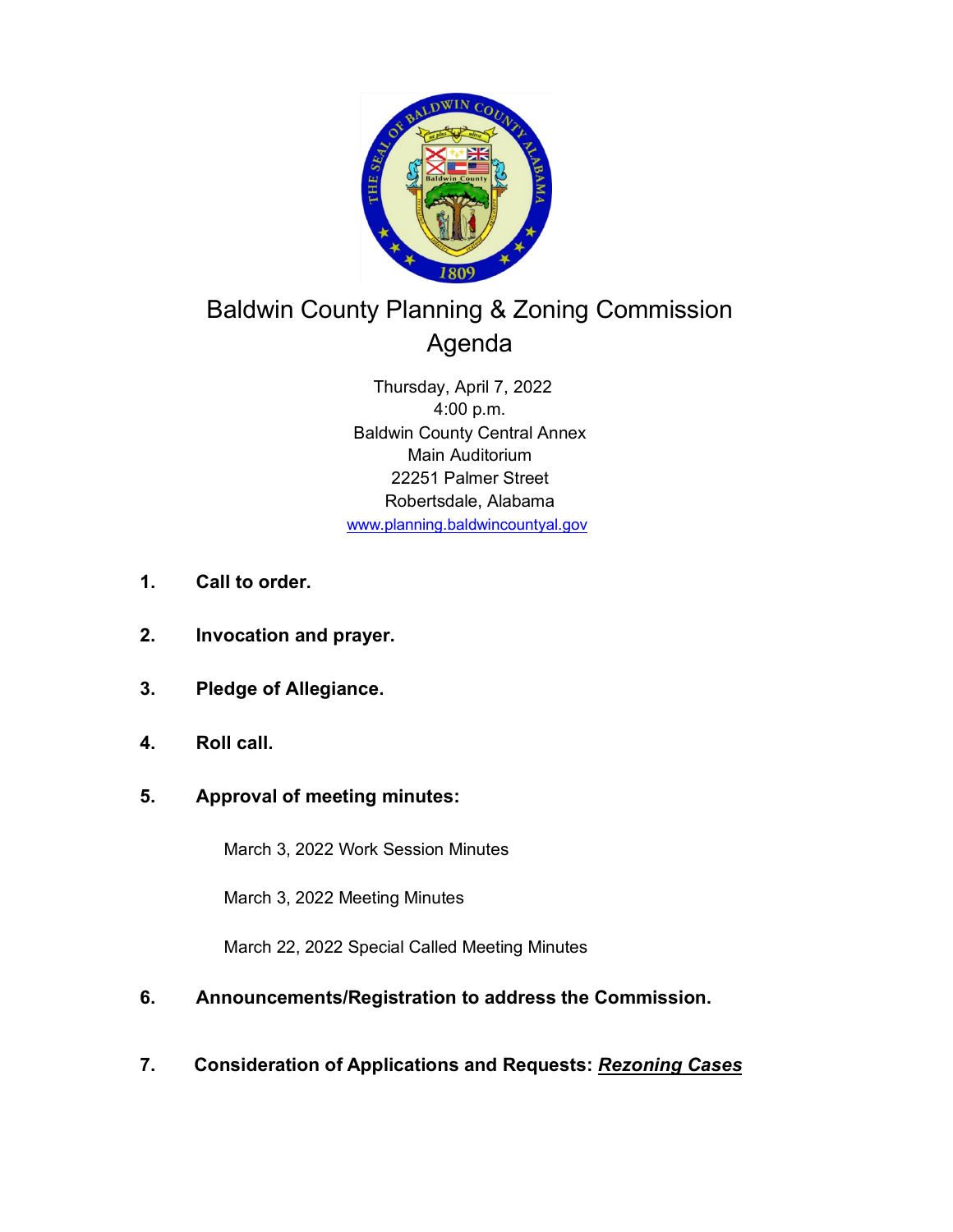## **a.) Case Z22-3, Century Plaza Property**

*Disclosure of Prior Outside Communication –Pursuant to Article VI, Section15(b), Planning Commission By-Laws*

- Purpose: The applicant is requesting to rezone 22.9 acres+/- from RA to MR to allow expansion of the Barbers Marina, boatyard, marine services, and offices on the parcel.
- Location: The subject property is located on Fish Trap Road adjacent to Barber Marina, in Planning District 32.

## **b.) Case Z22-4, Smith Property**

*Disclosure of Prior Outside Communication –Pursuant to Article VI, Section15(b), Planning Commission By-Laws*

- Purpose: The applicant is requesting to rezone 0.53 acres+/- from B-2 to B-3 to allow a drive thru coffee shop on the parcel.
- Location: The subject property is located on the east side of US Hwy 98, in Planning District 16.

#### . **8. Consideration of Applications and Requests:** *Subdivision Cases*

## **a.) Case SC22-4, Persimmon Creek Estates PH I, Preliminary Plat Approval**

*Disclosure of Prior Outside Communication –Pursuant to Article VI, Section15(b), Planning Commission By-Laws*

- Purpose: The applicant is requesting a Preliminary Plat Approval of a 9-lot subdivision on 186.87 acres+/- be known as Persimmon Creek Estates PH I.
- Location: The subject property is located at the intersection of Lechner Road and County Rd 64.

## **b.) Case SV22-2, Persimmon Creek Estates PH I, Subdivision Variance Request**

*Disclosure of Prior Outside Communication –Pursuant to Article VI, Section15(b), Planning Commission By-Laws*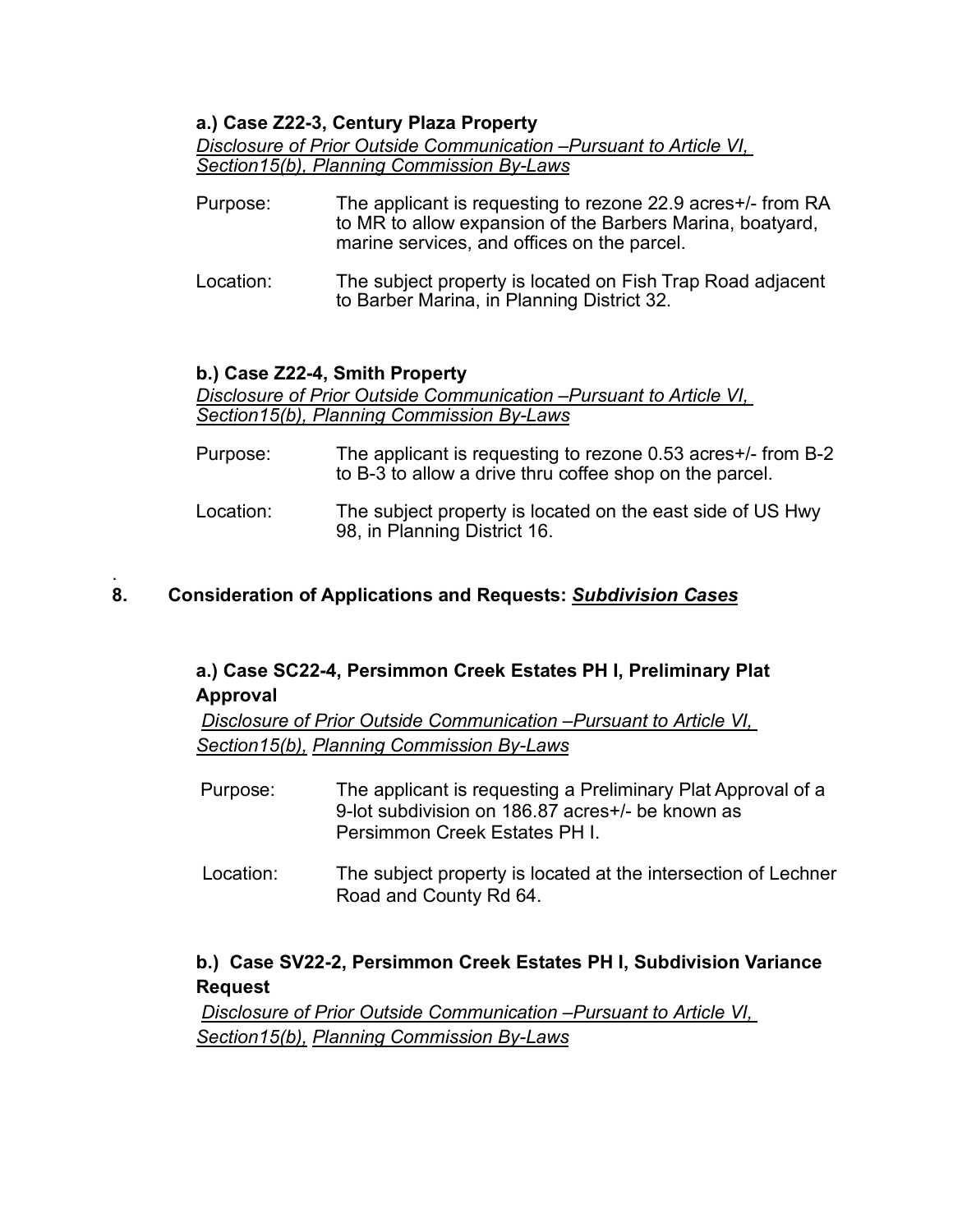- Purpose: The applicant is requesting a variance from the Baldwin County Subdivision Regulations to allow a remnant parcel to be excluded from Persimmon Creek Estates PH I.
- Location: The subject property is located at the intersection of Lechner Road and County Rd 64.

## **c.) Case SC22-9, Re-subdivision of Lot 2, East Ninety Subdivision, Preliminary Plat approval**

*Disclosure of Prior Outside Communication –Pursuant to Article VI, Section15(b), Planning Commission By-Laws*

- Purpose: The applicant is requesting a Preliminary Plat Approval of a 4-lot subdivision on 24.14 acres+/- be known as Re-subdivision of Lot 2, East Ninety Subdivision.
- Location: The subject property is located at the intersection Ard Road and US Hwy 90 in the Elsanor community.

## **d.) Case SC22-11, BFLC Elam Creek East PH II- 1st Addition, Preliminary Plat approval**

*Disclosure of Prior Outside Communication –Pursuant to Article VI, Section15(b), Planning Commission By-Laws*

- Purpose: The applicant is requesting a Preliminary Plat Approval of a 5-lot subdivision on 119.55 acres+/- be known as BFLC Elam Creek East PH II.
- Location: The subject property is located on the north side of Linholm Road approximately ¼ mile west of Co Rd 87.

## **e.) Case SC22-13, Grand View Subdivision, Preliminary Plat Approval** *Disclosure of Prior Outside Communication –Pursuant to Article VI, Section15(b), Planning Commission By-Laws*

- Purpose: The applicant is requesting a Preliminary Plat Approval of a 2-lot subdivision on 19.52 acres+/- be known as Grand View **Subdivision**
- Location: The subject property is located on the west side of Co Rd 95, approximately ¼ miles south of Co Rd 32.